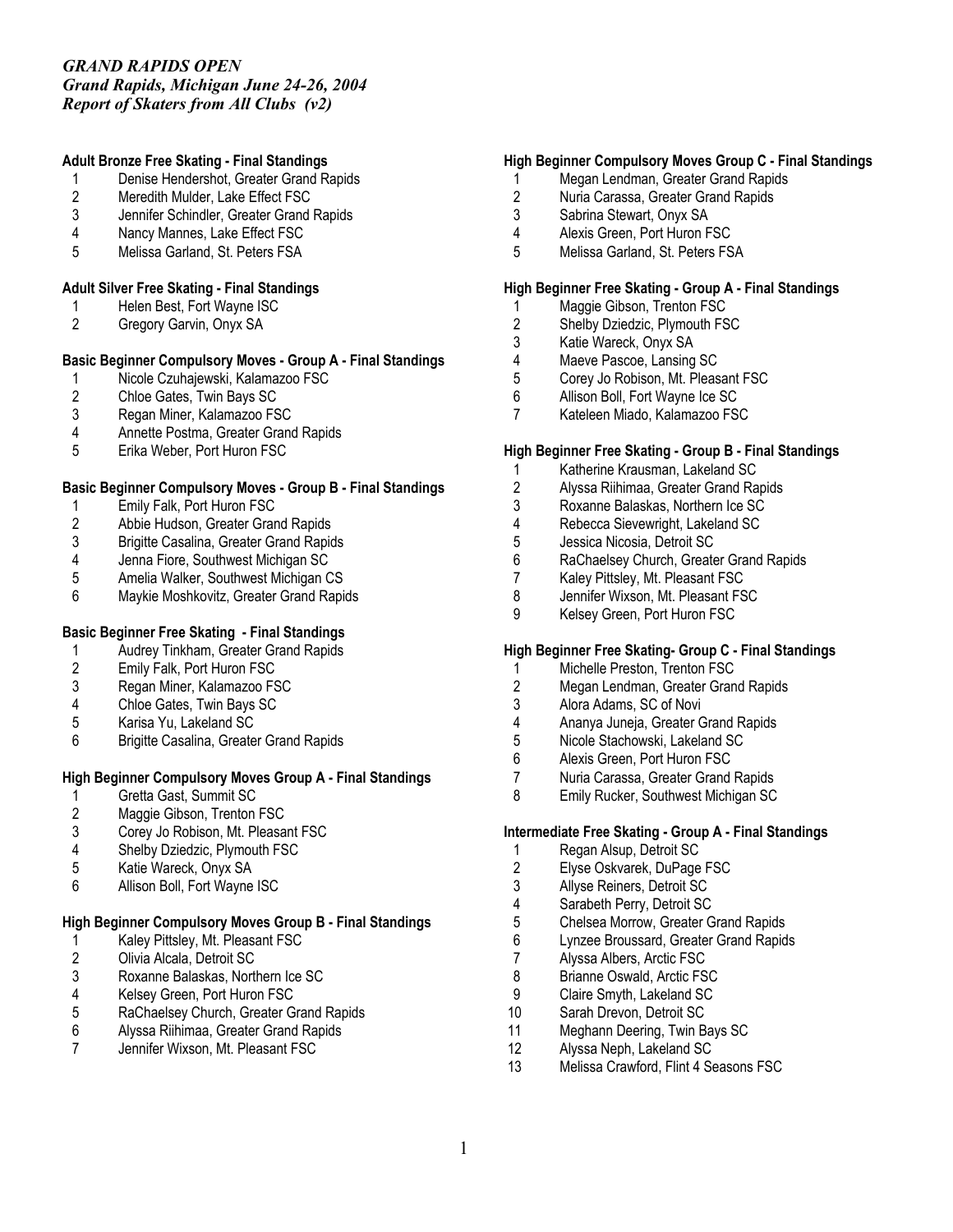### *Grand Rapids, Michigan June 24-26, 2004 Report of Skaters from All Clubs (v2)*

# **Intermediate Free Skating - Group B - Final Standings**

- 1 Natasha Krawinkel, Detroit SC<br>2 Noelle Wright, DuPage FSC
- 2 Noelle Wright, DuPage FSC<br>3 Tara Stacey, SA of Plymouth
- 3 Tara Stacey, SA of Plymouth<br>4 Claire Bieke. Greater Grand F
- 4 Claire Bieke, Greater Grand Rapids
- 5 Laura Clark, Flint 4 Seasons FSC<br>6 Anna Recker. Greater Grand Rapi
- 6 Anna Recker, Greater Grand Rapids
- 7 Kristin Maurer, Greater Grand Rapids
- 8 Samantha Delgado, Mt. Clemens FSC
- 9 Aimee Waring, Northern Ice SC<br>10 Erin Dixon, Plymouth FSC
- Erin Dixon, Plymouth FSC
- 11 Kayla Hall, Skaters Edge of W MI
- 12 Rachel Endres, Kalamazoo FSC
- 13 Loralee Dudley, Greater Grand Rapids

# **Intermediate Free Skating - Group C - Final Standings**

- 1 Anna Cobb, Flint 4 Seasons FSC
- 2 Victoria Vlcek, Arctic FSC<br>3 Lauren King, Detroit SC
- Lauren King, Detroit SC
- 4 Kaitlin McCormick, Detroit SC<br>5 Sarah Christensen, DuPage F
- 5 Sarah Christensen, DuPage FSC<br>6 Courtney McClure, Louisville SA
- 6 Courtney McClure, Louisville SA
- 7 Chelsea Miller, SC of Novi<br>8 Alvssa Nederhoed. Kalama
- 8 Alyssa Nederhoed, Kalamazoo FSC
- 9 Elsa Ordway, Greater Grand Rapids
- 10 Jennifer Bander, Greater Grand Rapids
- 11 Sarah Davis, Twin Bays SC<br>12 Nicole Naidoo, Lansing SC
- Nicole Naidoo, Lansing SC
- 13 Kaitlyn Boone, Mt. Clemens FSC
- 14 Alexandria Nelson, South Metro Shores FSC
- 15 Rebecca Kollar, Greater Grand Rapids

# **Intermediate Jumps - Final Standings**

- 1 Elyse Oskvarek, DuPage FSC
- 2 Abby Biernat, DuPage FSC<br>3 Lauren Nieman, DuPage FS
- Lauren Nieman, DuPage FSC
- 4 Kayla Howey, DuPage FSC<br>5 Brittany Grzywa, South Metr
- 5 Brittany Grzywa, South Metro Shores FSC
- 6 Noelle Wright, DuPage FSC
- 7 Sarah Christensen, DuPage FSC

# **Intermediate Men Free Skating - Final Standings**

- 1 Daniel Palmeri, Port Huron FSC
- 2 Kurt Weiss, Detroit SC<br>3 Stephen Johnson, Detr
- Stephen Johnson, Detroit SC
- 4 Alex Fabian, Fort Wayne ISC

# **Intermediate Men Short Program - Final Standings**

- 1 Daniel Palmeri, Port Huron FSC
- 2 Kurt Weiss, Detroit SC<br>3 Alex Fabian. Fort Wavr
- Alex Fabian, Fort Wayne ISC

# **Intermediate Short Program - Group A - Final Standings**

- 1 Natasha Krawinkel, Detroit SC
- 2 Allyse Reiners, Detroit SC<br>3 Alvssa Albers, Arctic FSC
- Alyssa Albers, Arctic FSC
- 4 Kelsey Velie, Skaters Edge of W MI
- 5 Chelsea Miller, SC of Novi
- 6 Megan Carlston, Greater Grand Rapids
- 7 Erin Dixon, Plymouth FSC
- 8-TIE Kaitlyn Boone, Nt, Clemens FSC
- 8-TIE Alyssa Neph, Lakeland SC
- 10 Jacqueline Stoner, Onyx SA

### **Intermediate Short Program - Group B - Final Standings**

- 1 Anna Cobb, Flint 4 Seasons FSC<br>2 Elvse Oskvarek. DuPage FSC
- 2 Elyse Oskvarek, DuPage FSC
- 3 Lynzee Broussard, Greater Grand Rapids
- 4 Tara Stacey, SA of Plymouth
- 5 Brianne Oswald, Arctic FSC<br>6 Kaitlin McCormick, Detroit SO
- Kaitlin McCormick, Detroit SC
- 7 Sarah Davis, Twin Bays SC
- 8 Jennifer Bander, Greater Grand Rapids
- 9 Claire Bieke, Greater Grand Rapids
- 10 Noelle Wright, DuPage FSC
- 11 Kayleah Crosby, Arctic FSC
- 12 Stacy Porzondek, Wyandotte FSC
- 13 Rachel Endres, Kalamazoo FSC

# **Intermediate Short Program - Group C - Final Standings**

- 1 Lauren Nieman, DuPage FSC
- 2 Victoria Vlcek, Arctic FSC
- 3 Courtney McClure, Louisville SA
- 4 Lauren King, Detroit SC
- 5 Abby Biernat, DuPage FSC
- 6 Laura Clark, Flint 4 Seasons FSC
- 7 Alice Lee, Detroit SC<br>8 Kristin Maurer, Greate
- Kristin Maurer, Greater Grand Rapids
- 9 Rachel West, Detroit SC<br>10 Meghann Deering, Twin
- Meghann Deering, Twin Bays SC
- 11 Anna Recker, Greater Grand Rapids
- 12 Aimee Waring, Northern Ice SC
- 13 Jane Scott, Twin Bays SC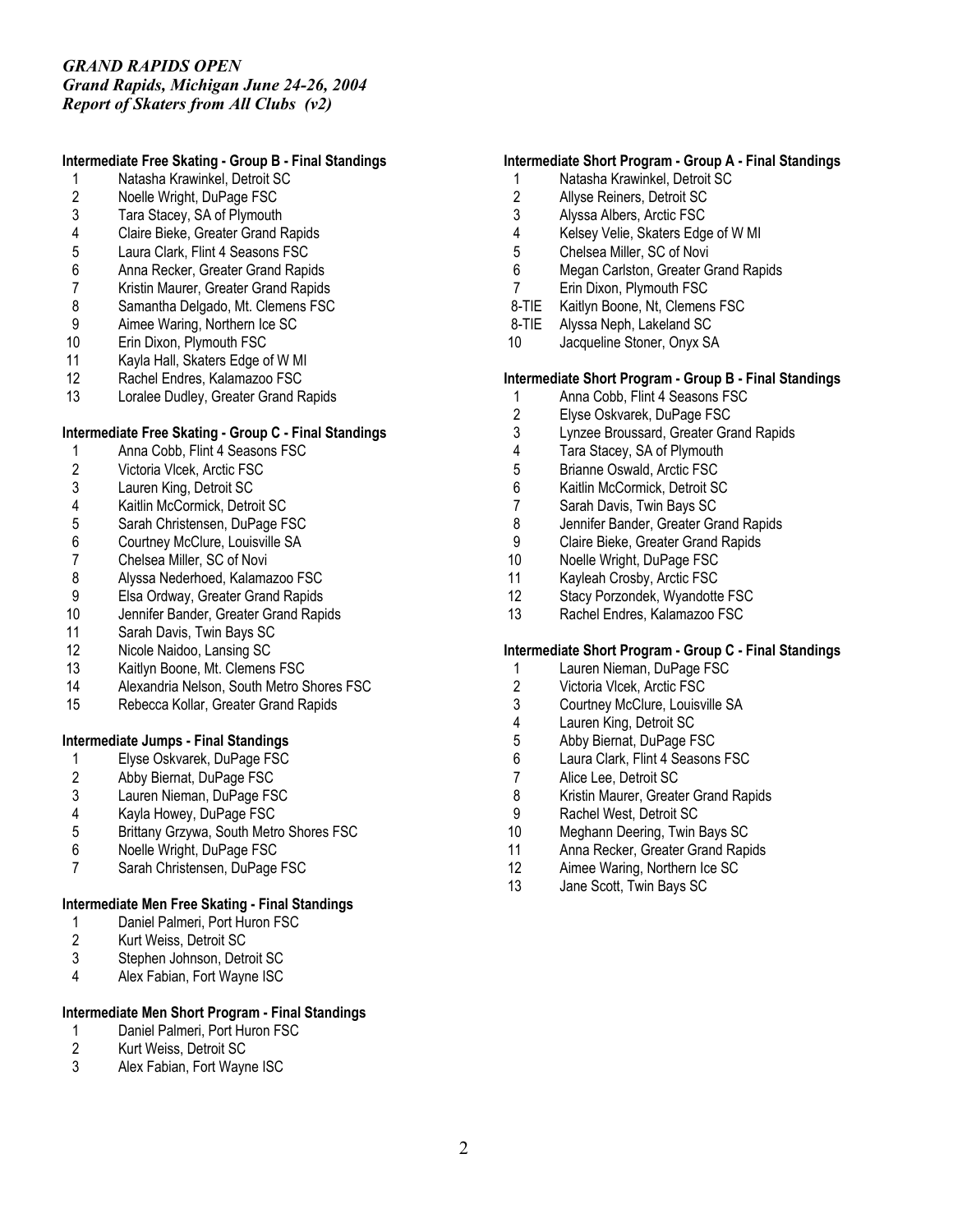### *Grand Rapids, Michigan June 24-26, 2004 Report of Skaters from All Clubs (v2)*

# **Intermediate Short Program - Group D - Final Standings**

- 1 Chelsea Morrow, Greater Grand Rapids<br>2 Kasey Thompson, Lansing SC
- 2 Kasey Thompson, Lansing SC<br>3 Kavla Howev. DuPage FSC
- Kayla Howey, DuPage FSC
- 4-TIE Sarah Christensen, DuPage FSC
- 4-TIE Samantha Delgado, Mt. Clemens FSC
- 6 Regan Alsup, Detroit SC
- 7 Brittany Fullgrapp, Port Huron FSC
- 8 Claire Smyth, Lakeland SC
- 9 Kathleen Weishaar, Detroit SC<br>10 Kayla Hall, Skaters Edge of W1
- Kayla Hall, Skaters Edge of W MI
- 11 Alyssa Nederhoed, Kalamazoo FSC
- 12 Nicole Naidoo, Lansing SC
- 13 Rebecca Kollar, Greater Grand Rapids

# **Intermediate Spins - Group A - Final Standings**

- 1 Kayla Howey, DuPage FSC
- 
- 2 Kaitlin McCormick, Detroit SC<br>3 Noelle Wright, DuPage FSC Noelle Wright, DuPage FSC
- 4 Sarah Christensen, DuPage FSC
- Jane Scott, Twin Bays SC

# **Intermediate Spins - Group B - Final Standings**

- 1 Claire Bieke, Greater Grand Rapids
- 2 Kelsey Velie, Skaters Edge of W MI
- 3 Lauren Nieman, DuPage FSC
- 4 Loralee Dudley, Greater Grand Rapids

# **Junior Free Skating - Final Standings**

- 1 Melissa Telecky, Detroit SC
- 2 Christa Solorio, DuPage FSC
- Laura Patterson, DuPage FSC
- 4 Melody Gerber, DuPage FSC<br>5 Lisa Zielinski, Detroit SC
- 5 Lisa Zielinski, Detroit SC
- 6 Ashlee Castro, Flint 4 Seasons FSC<br>7 Amy Manning, Twin Bays SC
- Amy Manning, Twin Bays SC
- 8 Andrea Pinter, Detroit SC<br>9 Adrienne Ahee. Fort Wavi
- Adrienne Ahee, Fort Wayne Ice SC
- 10 Janean Overton, Nashville FSC
- 11 Rachael Syswerda, Greater Grand Rapids

### **Junior Jumps - Final Standings**

- 1 Laura Patterson, DuPage FSC
- 2 Melody Gerber, DuPage FSC<br>3 Christa Solorio, DuPage FSC
- 3 Christa Solorio, DuPage FSC

# **Junior Men Free Skating - Final Standings**

- 1 Jonathan Cassar, Detroit SC<br>2 Ben Woolwine Detroit SC
- 2 Ben Woolwine, Detroit SC

### **Junior Short Program - Final Standings**

- Melissa Telecky, Detroit SC
- 2 Amy Manning, Twin Bays SC<br>3 Melody Gerber. DuPage FSC
- Melody Gerber, DuPage FSC
- 4 Laura Patterson, DuPage FSC
- 5 Adrienne Ahee, Fort Wayne ISC
- 6 Katrina Karpowitsch, Detroit SC
- 7 Andrea Pinter, Detroit SC
- 8 Ashlee Castro, Flint 4 Seasons FSC
- 9 Olivia Fabian, Fort Wayne ISC
- 10 Christa Solorio, DuPage FSC
- 11 Janean Overton, Nashville FSC
- 12 Rachael Syswerda, Greater Grand Rapids
- 13 Sarah Capizzo, Detroit SC
- 14 Karine Yu, Lakeland SC

### **Junior Spins - Final Standings**

- 1 Laura Patterson, DuPage FSC<br>2 Christa Solorio, DuPage FSC
- 2 Christa Solorio, DuPage FSC
- 3 Melody Gerber, DuPage FSC

### **Juvenile Boy Short Program - Final Standings**

- 1 Matthew Ko, SA of Plymouth<br>2 William Crawford. Flint 4 Sea
- William Crawford, Flint 4 Seasons FSC
- 3 Dylan DeWitt, Lansing SC

# **Juvenile Boys Free Skating - Final Standings**

- 1 Matthew Ko, SA of Plymouth<br>2 Dylan DeWitt, Lansing SC
- 2 Dylan DeWitt, Lansing SC

### **Juvenile Free Skating - Group A - Final Standings**

- 1 Lauryn Cummings, Lansing SC
- 2 Alice Lee, Detroit SC
- 3 Kayla Howey, DuPage FSC
- 4 Emily Glassberg, Detroit SC<br>5 Rachel West, Detroit SC
- 5 Rachel West, Detroit SC
- 6 Jacqueline Stoner, Onyx SA
- 7 Olivia Gibbons, Shaker FSC
- 8 Arielle Gerard, SA of Plymouth
- 9 Catherine Lepkowski, Lakeland SC
- 10 Jenny Cardellini, Shaker FSC
- 11 Diana Reina, Farmington Hills FSC
- 12 Allison Jamison, Skaters Edge of W MI
- 13 Chelsea Fullgrapp, Port Huron FSC
- 14 Ashley Dixon, Northern Ice SC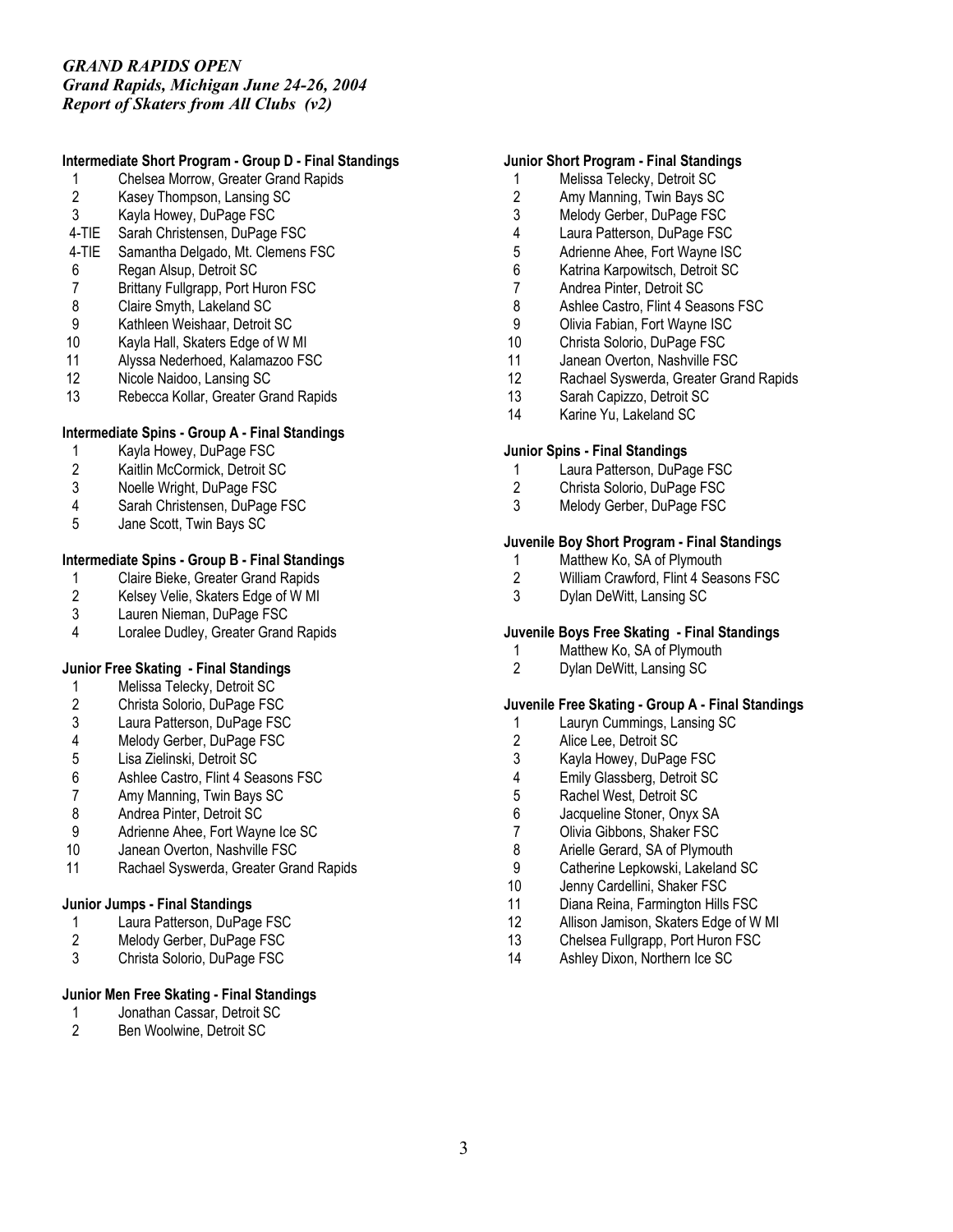## *Grand Rapids, Michigan June 24-26, 2004 Report of Skaters from All Clubs (v2)*

# **Juvenile Free Skating – Group B – Final Standings**

- 1 Lauren Nieman, DuPage FSC
- 2 Kasey Thompson, Lansing SC<br>3 Jade Sills, Mt. Clemens FSC
- Jade Sills, Mt. Clemens FSC
- 4 Kelsey Velie, Skaters Edge of W MI
- 5 Mickenzie Frost, Detroit SC<br>6 Shelby Sylvester. Mt. Cleme
- 6 Shelby Sylvester, Mt. Clemens FSC
- 7 Carolena Malloy, Flint 4 Seasons FSC
- 8 Abby Biernat, DuPage FSC
- 9 Brittany Grzywa, South Metro Shores FSC
- 10 Katie White, Detroit SC
- 11 Katie Ponsetto, Greater Grand Rapids

# **Juvenile Jumps - Final Standings**

- 1 Allison Jamison, Skaters Edge of W MI
- 2 Ashley Dixon, Northern Ice SC

# **Juvenile Pairs - Final Standings**

- 1 Kurt Weiss, Detroit SC
- 1 Emily Glassberg, Detroit SC<br>2 Daniel Palmeri, Port Huron F
- 2 Daniel Palmeri, Port Huron FSC<br>2 Jessica Schilkev. Port Huron FS
- Jessica Schilkey, Port Huron FSC

# **Juvenile Short Program Group A - Final Standings**

- 1 Lauryn Cummings, Lansing SC
- 2 Olivia Gibbons, Shaker FSC
- 3 Jennafer Reimann, Northern Ice SC<br>4 Arielle Gerard. SA of Plymouth
- 4 Arielle Gerard, SA of Plymouth<br>5 Allison Jamison, Skaters Edge
- Allison Jamison, Skaters Edge of W MI
- 6 Jade Sills, Mt. Clemens FSC
- 7 Katie Ansel, Lake Effect FSC
- 8 Brianna Black, Port Huron FSC
- 9 Katie Ponsetto, Greater Grand Rapids

# **Juvenile Short Program Group B - Final Standings**

- 1 Brittany Grzywa, South Metro Shores FSC
- 2 Erica Porzondek, Wyandotte FSC<br>3 Shelby Sylvester, Mt. Clemens FS
- 3 Shelby Sylvester, Mt. Clemens FSC
- 4 Jessica Schilkey, Port Huron FSC
- 5 Carolena Malloy, Flint 4 Seasons FSC
- 6 Chelsea Fullgrapp, Port Huron FSC
- 7 Jenny Cardellini, Shaker FSC

# **Juvenile Spins - Final Standings**

- 1 Abby Biernat, DuPage FSC<br>2 Ashley Dixon, Northern Ice 9
- 2 Ashley Dixon, Northern Ice SC

# **Low Beginner Compulsory Moves - Group A - Final Standings**

- 1 Carson Dembrosky, South Metro Shores FSC
- 2 Mackenzie Kaetzel, Greater Grand Rapids<br>3 Sara Kowalczyk. Mt. Pleasant FSC
- Sara Kowalczyk, Mt. Pleasant FSC
- 4 Alyssa Hankins, Port Huron FSC
- 5 Jena DeWolfe, Muskegon Lakeshore FSC
- 6 Janina Moser, Kalamazoo FSC

### **Low Beginner Compulsory Moves - Group B - Final Standings**

- 1 Alyssa Hearth, Greater Grand Rapids<br>2 Audrey Tinkham, Greater Grand Rapid
- 2 Audrey Tinkham, Greater Grand Rapids<br>3 Kathryn Kowalczyk, Mt. Pleasant FSC
- Kathryn Kowalczyk, Mt. Pleasant FSC
- 4 Kaley Hux, Port Huron FSC
- 5 Sara Bugamelli, Mt. Clemens FSC
- 6 Kirsten Kelly, Port Huron FSC
- 7 Victoria Rice, Lansing FSC

# **Low Beginner Free Skating - Group B - Final Standings**

- 1 Carson Dembrosky, South Metro Shores FSC
- 2 Allison Brotherton, Plymouth FSC
- 3 Hope Thompson, Port Huron FSC
- 4 Taylor Arris, Fort Wayne Ice SC
- 5 Kirsten Kelly, Port Huron FSC
- 6 Alyssa Hankins, Port Huron FSC
- 7 Sara Kowalczyk, Mt. Pleasant FSC

# **Low Beginner Free Skating - Group C - Final Standings**

- 1 Kaley Hux, Port Huron FSC<br>2 Sara Bugamelli, Mt. Clemen
- Sara Bugamelli, Mt. Clemens FSC
- 3 Alyssa Hearth, Greater Grand Rapids
- 4 Kathryn Kowalczyk, Mt. Pleasant FSC<br>5 Sabrina Stewart. Onvx SA
- 5 Sabrina Stewart, Onyx SA
- 6 Victoria Rice, Lansing SC

# **Low Beginner Free Skating- Group A - Final Standings**

- 1 Mackenzie Kaetzel, Greater Grand Rapids
- 2 Madison Downer, SA of Plymouth<br>3 Anastacia Torossian. Lakeland SC
- 3 Anastacia Torossian, Lakeland SC
- 4 Holly Arneil, Port Huron FSC
- 5 Jena DeWolfe, Muskegon Lakeshore FSC
- 6 Janina Moser, Kalamazoo FSC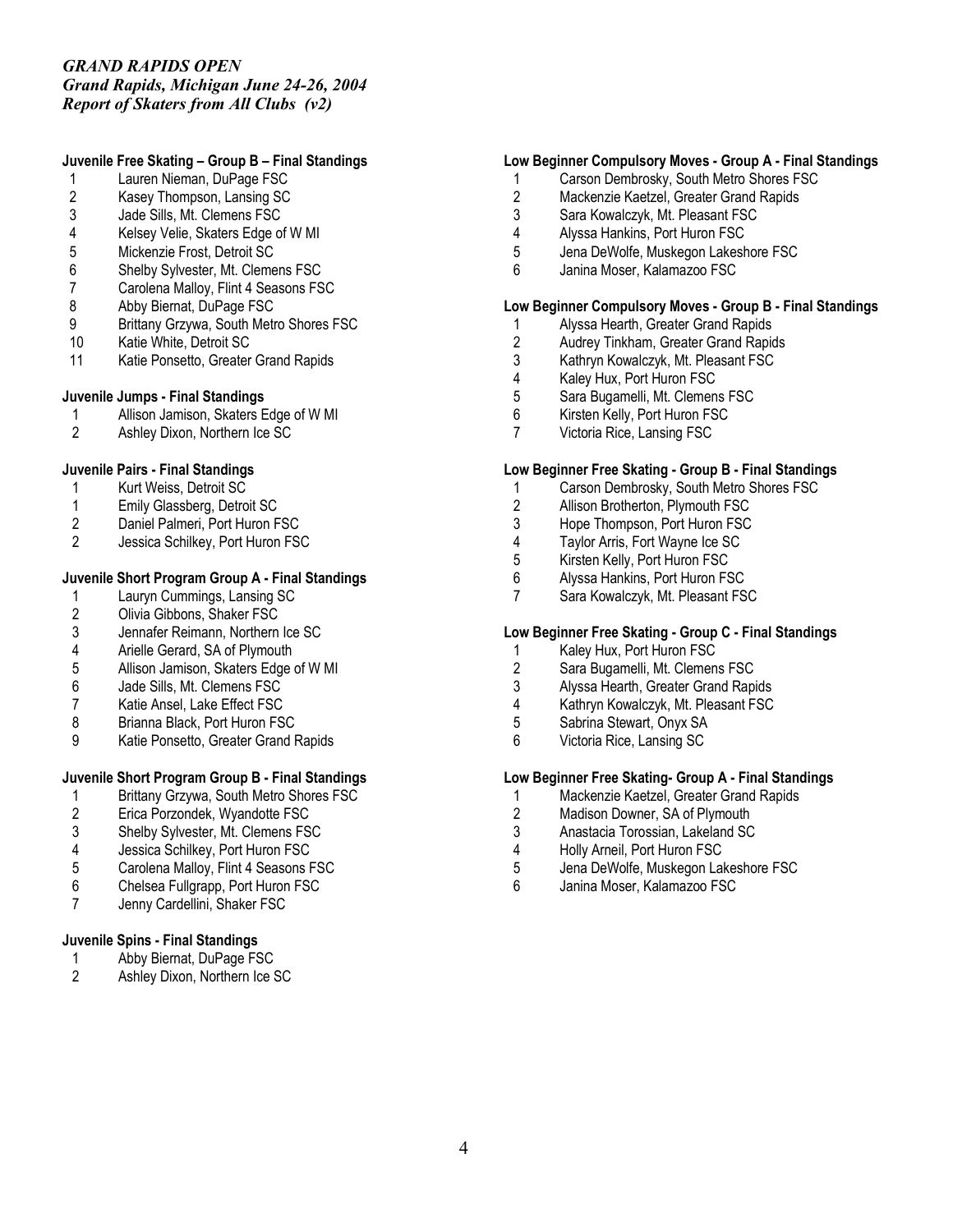### *Grand Rapids, Michigan June 24-26, 2004 Report of Skaters from All Clubs (v2)*

# **Novice Free Skating - Group A - Final Standings**

- 1 Sarah Glassberg, Detroit SC
- 2 Emily Biller, Greater Grand Rapids<br>3 Thea Prust, Twin Bays SC
- 3 Thea Prust, Twin Bays SC<br>4 Andrea Best. Detroit SC
- 4 Andrea Best, Detroit SC
- 5 Abby Leet, Detroit SC
- 6 Audrey Powell, Detroit SC
- 7 Emily Troendly, DuPage FSC
- 8 Stephanie Lange, Detroit SC
- 9 Alyssa Vrdoljak, DuPage FSC<br>10 Richelle Brown, Lansing SC
- Richelle Brown, Lansing SC
- 11 Amanda Waldron, Detroit SC
- 12 Brittany Noble, Twin Bays SC

# **Novice Free Skating - Group B - Final Standings**

- 1 Laura Lepzinski, Greater Grand Rapids<br>2 Brittnev Westdorp. Greater Grand Rapid
- 2 Brittney Westdorp, Greater Grand Rapids
- 3 Juliana Bilowus, Detroit SC<br>4 Courtney Mueller. Detroit SO
- Courtney Mueller, Detroit SC
- 
- 5 Leah Carey, Louisville SA<br>6 Alyssa Creger, DuPage FS
- 6 Alyssa Creger, DuPage FSC Katrell Duncan, Detroit SC
- 
- 8 Meagan Sierens, Detroit SC<br>9 Nicole Barrett. Lansing SC 9 Nicole Barrett, Lansing SC
- 10 Cara Charnogursky, DuPage FSC
- 11 Carly Rabidue, Port Huron FSC
- 
- 12 Lauren Kelly, Twin Bays SC<br>13 Jessica Swinton. SC of Novi Jessica Swinton, SC of Novi

### **Novice Jumps - Final Standings**

- 1 Alyssa Creger, DuPage FSC<br>2 Chelsea Morrow. Greater Gra
- 2 Chelsea Morrow, Greater Grand Rapids
- 3 Alyssa Vrdoljak, DuPage FSC
- 4 Cara Charnogursky, DuPage FSC

# **Novice Men Free Skating - Final Standings**

- 1 William Brewster, Detroit SC<br>2 Frank Huber, Arctic FSC
- Frank Huber, Arctic FSC
- 3 Justin Williams, Onyx SA
- 4 Pine Kopka-Ross, Twin Bays SC

# **Novice Men Short Program - Final Standings**

- 1 Frank Huber, Arctic FSC
- 2 Justin Williams, Onyx SA

# **Novice Short Program - Group A - Final Standings**

- Brittney Westdorp, Greater Grand Rapids
- 2 Emily Biller, Greater Grand Rapids<br>3 Meagan Sierens, Detroit SC
- 3 Meagan Sierens, Detroit SC
- 4 Juliana Bilowus, Detroit SC
- 5 Courtney Mueller, Detroit SC
- 6 Stephanie Lange, Detroit SC
- 7 Katrell Duncan, Detroit SC
- 8 Emily Troendly, DuPage FSC
- 9 Thea Prust, Twin Bays SC<br>10 Cara Charnogursky, DuPac
- Cara Charnogursky, DuPage FSC
- 11 Jessica Swinton, SC of Novi
- 12 Lauren Kelly, Twin Bays SC
- 13 Audrey Powell, Detroit SC
- 14 Richelle Brown, Lansing SC
- 15 Nicole Barrett, Lansing SC

### **Novice Short Program Group B - Final Standings**

- 1 Sarah Glassberg, Detroit SC<br>2 Laura Lepzinski, Greater Gra
- Laura Lepzinski, Greater Grand Rapids
- 3 Andrea Best, Detroit SC
- 4 Alyssa Creger, DuPage FSC
- 5 Brittany Noble, Twin Bays SC<br>6 Leah Carev. Louisville SA
- Leah Carey, Louisville SA
- 7 Carly Rabidue, Port Huron FSC
- 8 Abby Leet, Detroit SC
- 9 Alyssa Vrdoljak, DuPage FSC
- 10 Amanda Waldron, Detroit SC

### **Novice Spins - Final Standings**

- 1 Alyssa Creger, DuPage FSC<br>2 Chelsea Morrow. Greater Gra
- 2 Chelsea Morrow, Greater Grand Rapids
- 3 Cara Charnogursky, DuPage FSC
- 4 Carly Rabidue, Port Huron FSC
- 5 Whitney Peters, Flint 4 Seasons FSC

### **Open Juvenile Free Skating - Final Standings**

- 1 Alexandria Ward, Twin Bays SC
- 2 Michelle Neece, Greater Grand Rapids
- 3 Josie Trafelet, Twin Bays SC<br>4 Jennifer Forrest, Greater Grai
- 4 Jennifer Forrest, Greater Grand Rapids
- 5 Marijke Kremin, Greater Grand Rapids
- 6 Kelly Timmer, Lake Effect FSC
- 7 Alexandra Sweeney, Greater Grand Rapids

### **Open Juvenile Short Program - Final Standings**

- Alexandria Ward, Twin Bays SC
- 2 Josie Trafelet, Twin Bays SC
- 3 Kelly Timmer, Lake Effect FSC
- 4 Jennifer Forrest, Greater Grand Rapids<br>5 Kristen Fraser Kalamazoo FSC
- 5 Kristen Fraser, Kalamazoo FSC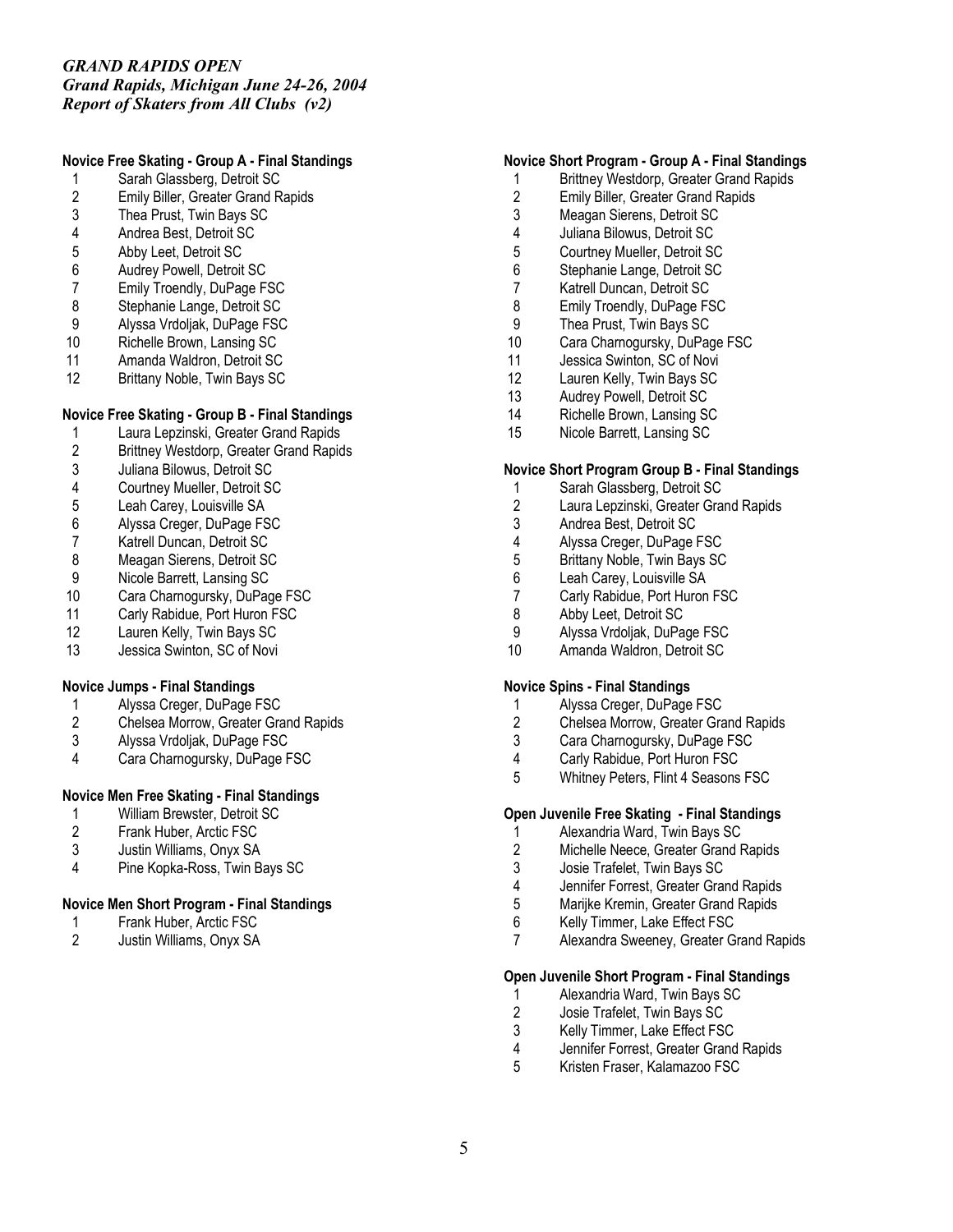# *Grand Rapids, Michigan June 24-26, 2004*

*Report of Skaters from All Clubs (v2)*

# **Open Juvenile Spins - Final Standings**

- Alexandra Sweeney, Greater Grand Rapids
- 2 Rebecca Kollar, Greater Grand Rapids

# **Pre Juvenile Compulsory Moves Group A - Final Standings**

- 1 Colleen Clancy, Southwest Michigan SC<br>2 Andrea Partenio, Skaters Edge of W MI
- 2 Andrea Partenio, Skaters Edge of W MI
- 3 Stephanie Vanderlinde, Muskegon Lakeshore FSC
- Allyson VanderKlok, Lake Effect FSC
- 
- 5 Francesca Giglio, Onyx SA<br>6 Jessica Alarid, Mt. Clemens 6 Jessica Alarid, Mt. Clemens FSC
- Hallie Kohler, Twin Bays SC

# **Pre Juvenile Compulsory Moves Group B - Final Standings**

- 1 Kaitlyn Holland, Greater Grand Rapids
- 2 Jordan Rex, Flint 4 Seasons FSC<br>3 Alexis Krpan, Northern Ice SC
- 3 Alexis Krpan, Northern Ice SC
- 4 Marissa Pedersen, Northern Ice SC<br>5 Macy Shrover, Summit SC
- 5 Macy Shroyer, Summit SC
- 6 Anna Matthews, Lake Effect FSC

# **Pre Juvenile Compulsory Moves Group C - Final Standings**

- 1 Nora Hanlon<br>2 Alexandra Ba
- 2 Alexandra Balaskas, Northern Ice SC
- 3 Meagan Rogowski, Southwest Michigan SC
- 4 Rachael Preston, Lake Effect FSC
- 5 Crystal Stewart, Dearborn FSC<br>6 Jordan Behm, South Metro Sho
- Jordan Behm, South Metro Shores FSC
- 7 Erin Cantu, Skaters Edge of W MI

# **Pre Juvenile Jumps - Final Standings**

- 1 Nora Hanlon
- 2 Jennafer Reimann, Northern Ice SC
- 3 Crystal Stewart, Dearborn FSC
- 4 Colleen Clancy, Southwest Michigan SC

# **Pre Preliminary Limited Compulsory Moves Group A - Final Standings**

- 1 Heather Heimbach, SC of Novi
- 2 Erica Brown, Greater Grand Rapids<br>3 Rachael Henninger, Port Huron FSC
- Rachael Henninger, Port Huron FSC
- 4 Jordan Power, Northern Ice SC
- 5 Kaitlyn Lawson, Port Huron FSC
- 
- 6 Mickayla Simkins, Onyx SA Shelby-Alexis Bell, South Metro Shores FSC
- 8 Erin Weber, Port Huron FSC

# **Pre Preliminary Limited Compulsory Moves Group B - Final Standings**

- 1 Alyssa Ellsworth, Twin Bays SC<br>2 Lindsev Lawson. Port Huron FS
- Lindsey Lawson, Port Huron FSC
- 3 Esther Edwards, Detroit SC
- 4 Emiley Neece, Greater Grand Rapids<br>5 Tess Kohler. Twin Bavs SC
- 5 Tess Kohler, Twin Bays SC
- 6 Sydney Kruszewski, Onyx SA
- 7 Claire Cotts, Greater Grand Rapids

# **Pre Preliminary Limited Compulsory Moves Group C - Final Standings**

- 1 Annie Rosentreter, Trenton FSC
- 2 Mary Blair, SA of Plymouth
- 3 Rebecca Gamelin, Twin Bays SC
- 4 Maggie Hire, Greater Grand Rapids<br>5 Julia Welton. Onvx SA
- 5 Julia Welton, Onyx SA
- 6 Cortnie Hower, Skaters Edge of W MI<br>7 Amanda Wallace, Southwest Michigan
- 7 Amanda Wallace, Southwest Michigan SC
- 8 Alyssa Wixson, Mt. Pleasant FSC
- 9 Nicole Helmboldt, Twin Bays SC
- 10 Samantha Stephens, Port Huron FSC

### **Pre Preliminary Limited Compulsory Moves Group D - Final Standings**

- 1 Cara Swindlehurst, Mt. Pleasant FSC
- 2 Michelle Kendrek, Mt. Clemens FSC<br>3 Kimberly Kendrek, Mt. Clemens FSC
- Kimberly Kendrek, Mt. Clemens FSC
- 4 Nevena Divic, Greater Grand Rapids
- 5 Jennifer Riha, Greater Grand Rapids
- 6 Rose White, Southwest Michigan SC<br>7 Chervl Still Greater Grand Rapids
- 7 Cheryl Still, Greater Grand Rapids
- 8 Shealyn McGee, Twin Bays SC

# **Pre Preliminary Limited Jumps - Final Standings**

- 1 Tess Kohler, Twin Bays SC<br>2 Sydnev Kruszewski. Onvx S
- 2 Sydney Kruszewski, Onyx SA<br>3 Caitlin Cervenak Detroit SC
- Caitlin Cervenak, Detroit SC
- 4 Roxanne Balaskas, Northern Ice SC
- 5 Kaitlyn Lawson, Port Huron FSC
- 6 Jordan Power, Northern Ice SC

# **Pre-Juvenile Free Skating - Group A - Final Standings**

- 1 Jennafer Reimann, Northern Ice SC<br>2 Erica Porzondek. Wyandotte FSC
- 2 Erica Porzondek, Wyandotte FSC<br>3 Allyson Williams, Greater Grand R
- Allyson Williams, Greater Grand Rapids
- 4 Alix Moore, Detroit SC
- 5 Erin Gales, Detroit SC
- 6 Jessica Schilkey, Port Huron FSC
- 7 Allyson VanderKlok, Lake Effect FSC
- 8 Stephanie Vanderlinde, Muskegon Lakeshore FSC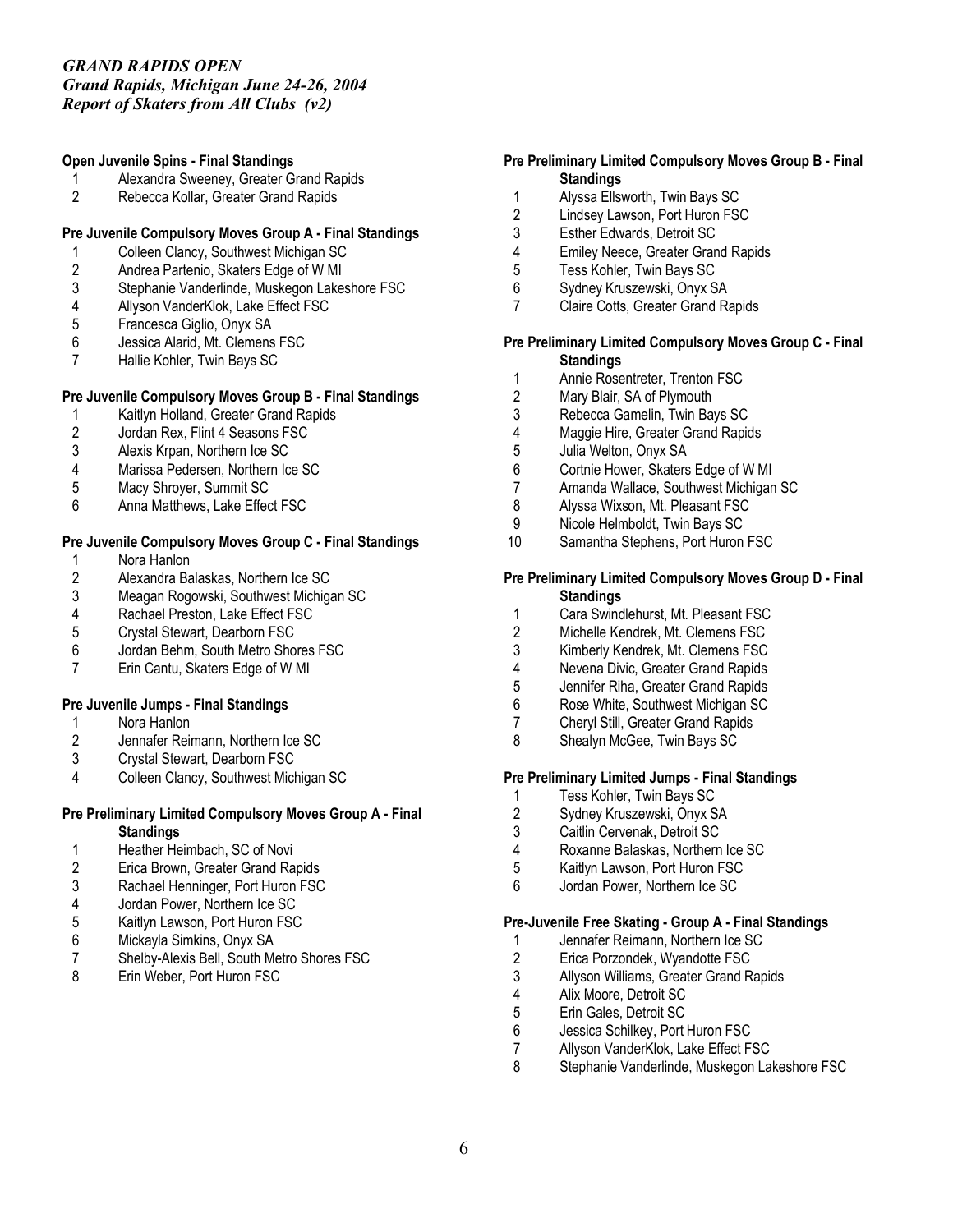# *Grand Rapids, Michigan June 24-26, 2004*

*Report of Skaters from All Clubs (v2)*

# **Pre-Juvenile Free Skating - Group B - Final Standings**

- 1 Charlotte Lichtman, Farmington Hills FSC
- 2 Marissa Pedersen, Northern Ice SC<br>3 Alexis Kroan, Northern Ice SC
- 3 Alexis Krpan, Northern Ice SC<br>4 Kelsev Wright, Summit SC
- 4 Kelsey Wright, Summit SC
- 5 Colleen Clancy, Southwest Michigan SC
- 6 Morgan Rickert, Flint 4 Seasons FSC

# **Pre-Juvenile Free Skating - Group C - Final Standings**

- 1 Katie Ansel, Lake Effect FSC<br>2 Eva DeBeliso, SA of Plymouth
- 2 Eva DeBeliso, SA of Plymouth<br>3 Jordan Rex, Flint 4 Seasons FS
- Jordan Rex, Flint 4 Seasons FSC
- 4 Brianna Black, Port Huron FSC
- 5 Jessica Alarid, Mt. Clemens FSC
- 6 Ivy Hutchison, Twin Bays SC
- 7 Allison VanderKolk, Twin Bays SC

# **Pre-Juvenile Free Skating - Group D - Final Standings**

- 1 Kaitlyn Kwaiser, Lake Effect FSC<br>2 Francesca Giglio, Onyx SA
- 2 Francesca Giglio, Onyx SA<br>3 Amy Hinz, Lansing FSC
- Amy Hinz, Lansing FSC
- 4 Hallie Kohler, Twin Bays SC
- 
- 5 Megan Lepkowski, Lakeland SC<br>6 Kaitlyn Holland. Greater Grand R 6 Kaitlyn Holland, Greater Grand Rapids
- 7 Jillian Wagner, Lansing FSC
- 8 Alexandra Balaskas, Northern Ice SC

# **Pre-Juvenile Free Skating - Group E - Final Standings**

- 1 Crystal Stewart, Dearborn FSC<br>2 Nora Hanlon, Northern Ice SC
- 2 Nora Hanlon, Northern Ice SC
- 3 Kristen Fraser, Kalamazoo FSC
- 4 Rachael Preston, Lake Effect FSC
- 5 Anna Matthews, Lake Effect FSC
- 6 Erin Cantu, Skaters Edge of W MI
- 7 Kristie Casciano, Twin Bays SC<br>8 Kristen Welton, Onyx SA
- 8 Kristen Welton, Onyx SA
- 9 Julianna Crim, Lansing FSC

# **Pre-Juvenile Spins - Final Standings**

- 1 Nora Hanlon, Northern Ice SC<br>2 Jennafer Reimann, Northern Ic
- 2 Jennafer Reimann, Northern Ice SC
- 3 Francesca Giglio, Onyx SA
- 4 Allison VanderKolk, Twin Bays SC
- 5 Alexandra Balaskas, Northern Ice SC<br>6 Alexis Kroan, Northern Ice SC
- 6 Alexis Krpan, Northern Ice SC
- 7 Jordan Behm, South Metro Shores F

# **Preliminary Compulsory Moves Group A - Final Standings**

- 1 Emma Davis, Twin Bays SC
- 2 Jacqueline Han, Northern Ice SC<br>3 Ashton Miller. Lansing SC
- 3 Ashton Miller, Lansing SC
- 4 Ashley Beyer, Greater Grand Rapids<br>5 Eliza Somsel. Greater Grand Rapids
- 5 Eliza Somsel, Greater Grand Rapids

# **Preliminary Compulsory Moves Group B - Final Standings**

- 1 Elizabeth Stover, Port Huron FSC
- 2 Jennifer Neece, Greater Grand Rapids<br>3 Flizabeth Roach Twin Bays SC
- 3 Elizabeth Roach, Twin Bays SC
- 4 Karen Malloure, SC of Novi
- 5 Cassie Balaskas, Northern Ice SC
- 6 Allison Taunt, Greater Grand Rapids

# **Preliminary Free Skating Group A - Final Standings**

- 1 Eliza Somsel, Greater Grand Rapids<br>2 Ashlev Bever. Greater Grand Rapids
- 2 Ashley Beyer, Greater Grand Rapids<br>3 Emma Davis, Twin Bays SC
- 3 Emma Davis, Twin Bays SC
- 4 Rilee Essenberg, Muskegon Lakeshore FSC
- 5 Ashton Miller, Lansing SC

# **Preliminary Free Skating Group B - Final Standings**

- 1 Jacqueline Han, Northern Ice SC
- 
- 2 Taylor Wiedemann, Detroit SC<br>3 Jennifer Neece. Greater Grand Jennifer Neece, Greater Grand Rapids
- 4 Elizabeth Marks, Muskegon Lakeshore FSC
- 5 Elizabeth Stover, Port Huron FSC

# **Preliminary Free Skating Group C - Final Standings**

- 1 Audrey Winter, Greater Grand Rapids
- 2 Macy Shroyer, Summit SC
- 3 Erin Miller, Southwest Michigan SC
- 4 Karen Malloure, SC of Novi<br>5 Allison Taunt, Greater Grang
- 5 Allison Taunt, Greater Grand Rapids
- 6 Elizabeth Roach, Twin Bays SC
- 7 Meagan Rogowski, Southwest Michigan SC

# **Preliminary Jumps - Final Standings**

- 1 Jacqueline Han, Northern Ice SC<br>2 Emma Davis. Twin Bavs SC
- 2 Emma Davis, Twin Bays SC
- 3 Annie Rosentreter, Trenton FSC<br>4 Hallie Kohler Twin Bays SC
- Hallie Kohler, Twin Bays SC
- 5 Elizabeth Stover, Port Huron FSC
- 6 Alexandra Rush, Greater Grand Rapids
- 7 Nicole Erd, Detroit SC

# **Preliminary Limited Boys Compulsory Moves - Final Standings**

- 1 Alec Chereskin, Twin Bays SC<br>2 Zachary Pacourek, DuPage FS
- 2 Zachary Pacourek, DuPage FSC
- 3 Noah Shroats, Northern Ice SC
- 4 Philip Recker, Greater Grand Rapids

# **Preliminary Limited Boys Free Skating - Final Standings**

- 1 Zachary Pacourek, DuPage FSC<br>2 Alec Chereskin. Twin Bavs SC
- 2 Alec Chereskin, Twin Bays SC
- 3 Noah Shroats, Northern Ice SC
- 4 Braden Marks, Muskegon Lakeshore FSC
- 5 Philip Recker, Greater Grand Rapids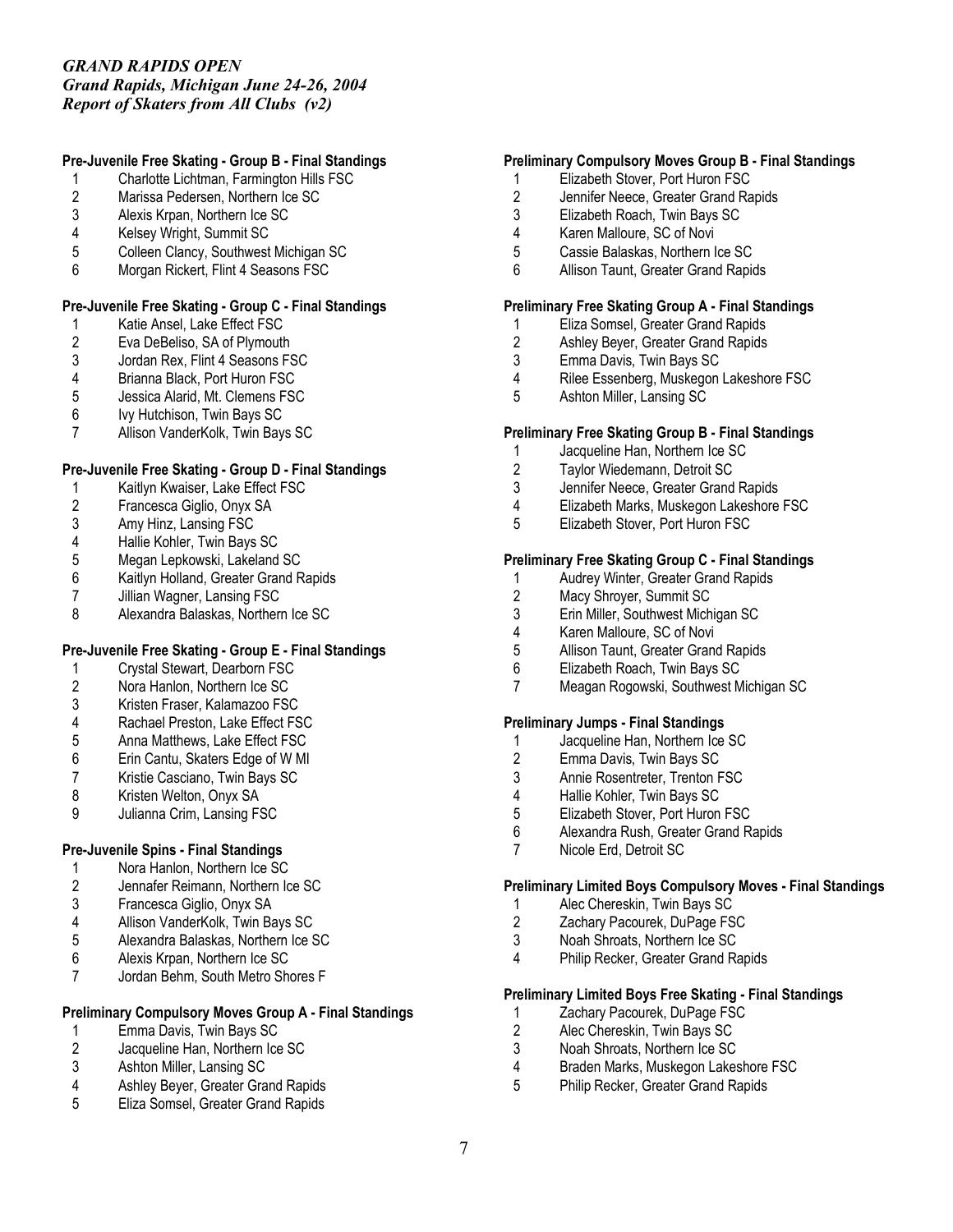# *GRAND RAPIDS OPEN Grand Rapids, Michigan June 24-26, 2004 Report of Skaters from All Clubs (v2)*

# **Preliminary Limited Compulsory Moves - Final Standings**

- 1 Stephanie Meyers, Kalamazoo FSC
- 2 Kristen Malloure, SC of Novi<br>3 Nicole Erd. Detroit SC
- Nicole Erd, Detroit SC
- 4 Claire Zajdel, Northern Ice SC
- 5 Angelica Kaetzel, Greater Grand Rapids
- 6 Megan Linski, Ann Arbor FSC
- 7 Alexandra Rush, Greater Grand Rapids

# **Preliminary Limited Free Skating Group A - Final Standings**

- 1 Mikaela Falsetti, SC of Novi<br>2 Madelyn Albers, Plymouth F
- 2 Madelyn Albers, Plymouth FSC<br>3 Sara Rov. SA of Plymouth
- Sara Roy, SA of Plymouth
- 4 Hannah Reister, Lansing SC<br>5 Laura Perry. Detroit SC
- Laura Perry, Detroit SC
- 6 Natalie Imirzian, SC of Novi
- Rae Hesling, Muskegon Lakeshore FSC

# **Preliminary Limited Free Skating Group B - Final Standings**

- 1 Susannah Lyddon, Plymouth FSC<br>2 Megan Linski, Ann Arbor FSC
- 2 Megan Linski, Ann Arbor FSC<br>3 Claire Zaidel. Northern Ice SC
- Claire Zaidel, Northern Ice SC
- 
- 4 Nicole Erd, Detroit SC<br>5 Julia Welton. Onvx SA 5 Julia Welton, Onyx SA

# **Preliminary Limited Free Skating Group C - Final Standings**

- 1 Kristen Malloure, SC of Novi<br>2 Ashley Olney, Southwest Mic
- 2 Ashley Olney, Southwest Michigan SC<br>3 Angelica Kaetzel, Greater Grand Rapid
- 3 Angelica Kaetzel, Greater Grand Rapids<br>4 Stephanie Mevers. Kalamazoo FSC
- Stephanie Meyers, Kalamazoo FSC
- 5 Alexandra Rush, Greater Grand Rapids
- 6 Sara Chrzanowski, Onyx SA

# **Preliminary Limited Jumps - Final Standings**

- 
- 1 Ashley Olney, Southwest Michigan SC<br>2 Zachary Pacourek, DuPage FSC 2 Zachary Pacourek, DuPage FSC<br>3 Noah Shroats, Northern Ice SC
- 3 Noah Shroats, Northern Ice SC

# **Preliminary Limited Spins - Final Standings**

- 1 Claire Zajdel, Northern Ice SC<br>2 Zacharv Pacourek. DuPage FS
- 2 Zachary Pacourek, DuPage FSC

# **Preliminary Spins - Final Standings**

- 1 Jacqueline Han, Northern Ice SC<br>2 Annie Rosentreter, Trenton FSC
- 2 Annie Rosentreter, Trenton FSC<br>3 Emma Davis, Twin Bays SC
- 3 Emma Davis, Twin Bays SC<br>4 Rebecca Gamelin. Twin Bav
- Rebecca Gamelin, Twin Bays SC
- 5 Cassie Balaskas, Northern Ice SC
- 6 Sara Chrzanowski, Onyx SA
- 7 Deirdre Kelly, Port Huron Fsc

# **Pre-Preliminary Limited Free Skating - Group A - Final Standings**

- 1 Brooke Williams, Detroit SC<br>2 Heather Heimbach. SC of No
- Heather Heimbach, SC of Novi
- 3 Caroline Hagan, Lansing SC
- 4 Giana Paolucci, SC of Novi<br>5-TIE Shelbv-Alexis Bell. South M
- Shelby-Alexis Bell, South Metro Shores FSC
- 5-TIE Gretta Gast, Summit SC
- 7 Olivia Alcala, Detroit SC
- 8 Erin Lyddon, Plymouth FSC

### **Pre-Preliminary Limited Free Skating - Group B - Final Standings**

- 1 Emiley Neece, Greater Grand Rapids<br>2 Rachael Henninger. Port Huron FSC
- 2 Rachael Henninger, Port Huron FSC
- 3 Kaitlyn Juszczyk, Plymouth FSC
- 4 Erica Brown, Greater Grand Rapids
- 5 Erin Weber, Port Huron FSC<br>6 Hannah Rickert Flint 4 Sease
- Hannah Rickert, Flint 4 Seasons FSC
- 7 Kaitlyn Lawson, Port Huron FSC
- 8 Mickayla Simkins, Onyx SA

#### **Pre-Preliminary Limited Free Skating - Group C - Final Standings**

- 1 Annie Rosentreter, Trenton FSC
- 2 Caitlin Cervenak, Detroit SC
- 3 Esther Edwards, Detroit SC<br>4 Lindsey Lawson, Port Huron
- Lindsey Lawson, Port Huron FSC
- 5 Tess Kohler, Twin Bays SC
- 6 Jordan Power, Northern Ice SC
- 7 Randi Jo Dault, Lansing SC<br>8 Vanessa Winter Greater Gra
- Vanessa Winter, Greater Grand Rapids
- 9 Alyssa Ellsworth, Twin Bays SC
- 10 Sydney Kruszewski, Onyx SA

### **Pre-Preliminary Limited Free Skating - Group D - Final Standings**

- 1 Ashley Berg, Lakeland SC
- 2 Maggie Hire, Greater Grand Rapids
- 3 Christina Carnes, SC of Novi
- 4 Samantha Stephens, Port Huron FSC
- 5 Claire Cotts, Greater Grand Rapids
- 6 Alyssa Wixson, Mt. Pleasant FSC
- 7 Rebecca Gamelin, Twin Bays SC<br>8 Nicole Helmboldt Twin Bays SC
- Nicole Helmboldt, Twin Bays SC
- 9 Cortnie Hower, Skaters Edge of W MI
- 10 Emily Naidoo, Lansing SC